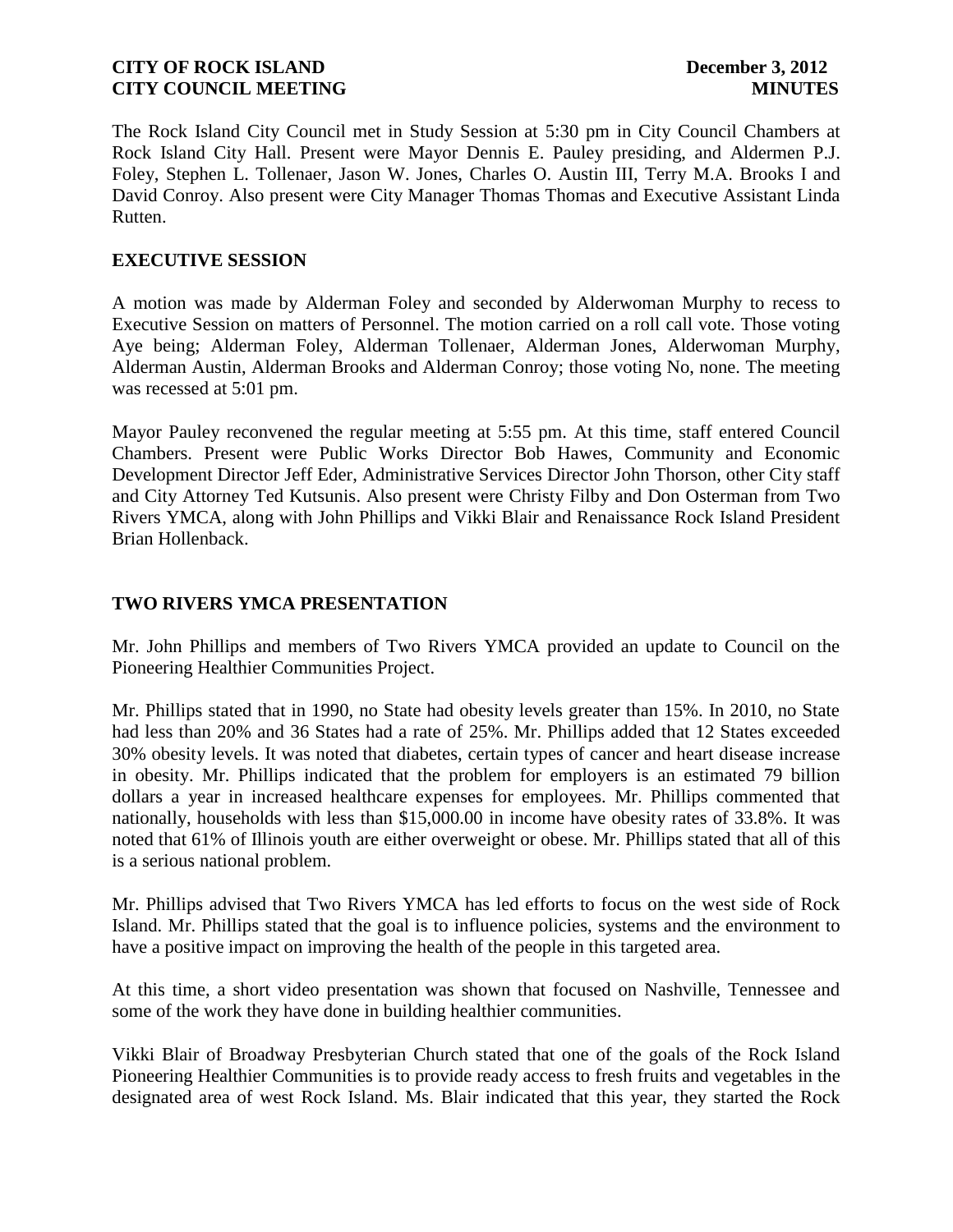Island Urban Garden Consortium to encourage gardeners to join together and learn new ways of gardening. It was noted that 180 families took part in the community gardens. Ms. Blair stated that classes were held to help people learn how to take care of the gardens and how to cook the food. Ms. Blair further discussed the community gardens and access to healthier foods.

Christy Filby discussed youth physical activity. Ms. Filby stated that when they were reviewing physical activity, 60 minutes of physical activity is recommended for each child per day. Ms. Filby added that many youth are not even getting close to that recommended amount of physical activity. Ms. Filby advised that they are currently working on analyzing afterschool programs to see what types of physical activity is happening. Ms. Filby stated that there are a lot of studies that discuss educational achievement and linking it with physical activity. Ms. Filby added that they are trying to work with some of the afterschool programs to see how two intervals of 15 minutes of physical activity can be worked in the program so that children can at least get 30 minutes of physical activity a day, which will help with educational achievement.

Ms. Filby stated that the other area that is being reviewed is Safe Routes to School. It was noted that Francis Willard and the Rock Island Academy are the two walking schools in that project area. Ms. Filby added that they are working on how the routes could be made safer. Ms. Filby further discussed the Safe Routes to School travel plans.

Mr. Dan Osterman discussed the built/physical environment. Mr. Osterman advised that the increase in healthcare cost and loss in productivity in the Quad Cities in regards to obesity is \$200 million dollars this year. Mr. Osterman stated that the goal from a built environment standpoint is to transform and continue to transform sidewalks, streets and safe routes to school so that 80% of the citizens in that designated project area would be able to say that the physical environment in their neighborhoods rate good or excellent in welcoming physical activity.

Mr. Osterman discussed their objectives for the project area, which included; completing the sidewalk improvements project on  $11<sup>th</sup>$  Street to comply with ADA requirements; complete components of the Bikeways Plan; upon completion of the Rock Island ADA sidewalk improvement survey, identify projects within a half mile of the Rock Island Academy and Francis Willard Elementary School to be among those projects prioritized for completion by December of 2014; 90% of citizens within the project area will report their neighborhood as safe or very safe; and establish at least one joint agreement between the Rock Island/Milan School District and one community organization to increase indoor physical activity space within the project area.

Mr. Osterman further discussed the various objectives that have either started or been completed. Mr. Osterman also discussed some areas that they hope Council will consider in the future. Various areas included; the elimination of some parking on  $9<sup>th</sup>$  Street and put dedicated bike lanes south of  $31<sup>st</sup>$  Avenue; target sidewalk improvements around the neighborhoods; and that abandoned houses along the Safe Routes to Schools be a focus for code enforcement.

Council discussed safety as it related to Safe Routes for Schools in the designated project area of west Rock Island. Council discussed building a healthier community as it related to physical activity, and Council discussed healthy eating habits as it related community gardens and access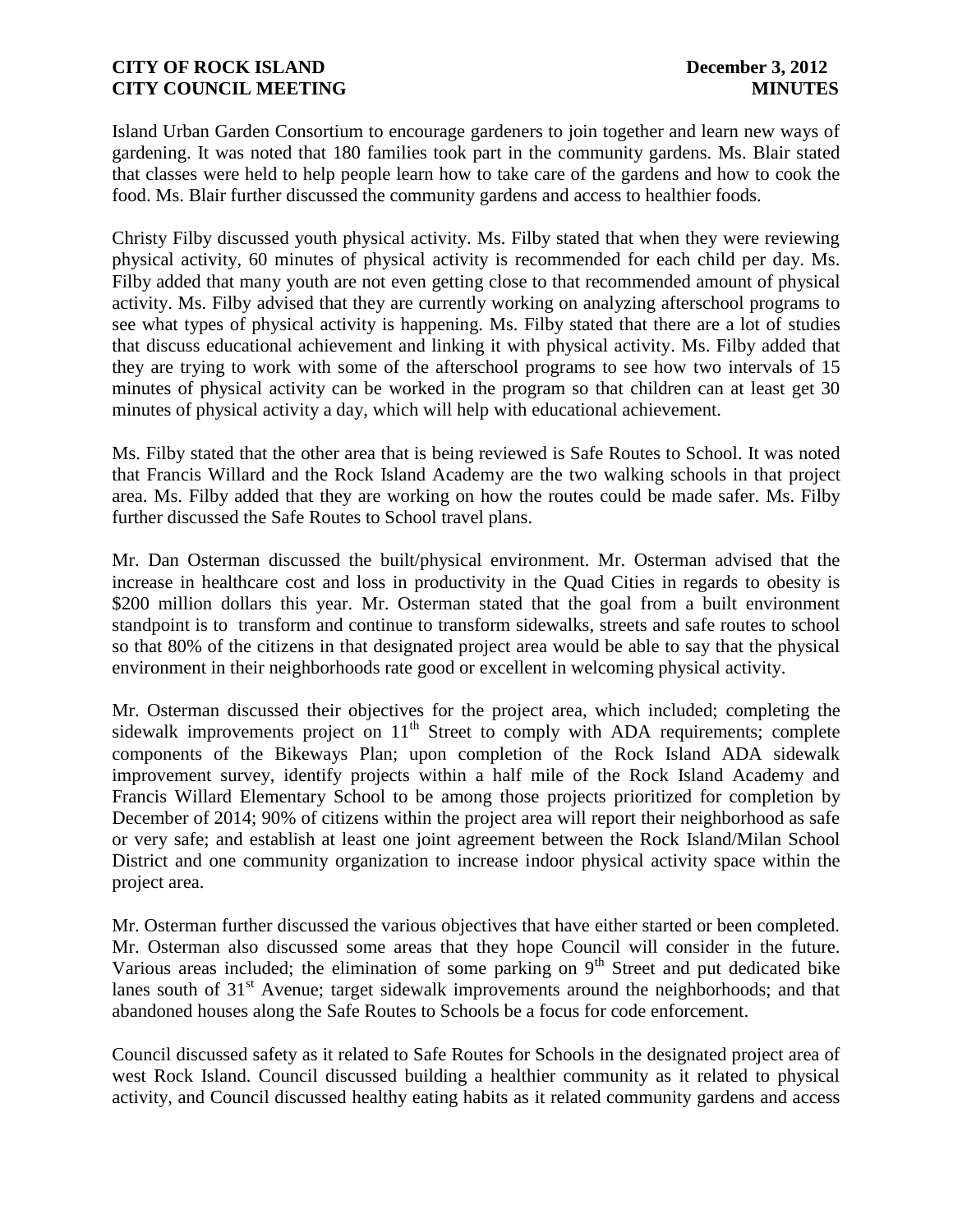to fresh fruits and vegetables. Council further discussed the Pioneering Healthier Communities project.

# **HARD HAT AWARDS**

Renaissance Rock Island President Brian Hollenback distributed ballots for the Mayor/Council Trophy to be awarded at the Hard Hat Awards on December 5, 2012. Council members voted and returned the ballots to Mr. Hollenback for tabulation.

### **ADJOURNMENT**

A motion made by Alderman Foley and seconded by Alderman Jones to adjourn the meeting carried by the following Aye and No vote. Those voting Aye being; Alderman Foley, Alderman Tollenaer, Alderman Jones, Alderwoman Murphy, Alderman Austin, Alderman Brooks and Alderman Conroy; those voting No, none. The meeting was adjourned at 6:35 pm.

> \_\_\_\_\_\_\_\_\_\_\_\_\_\_\_\_\_\_\_\_\_\_\_\_\_\_\_\_\_\_ Aleisha L. Patchin, City Clerk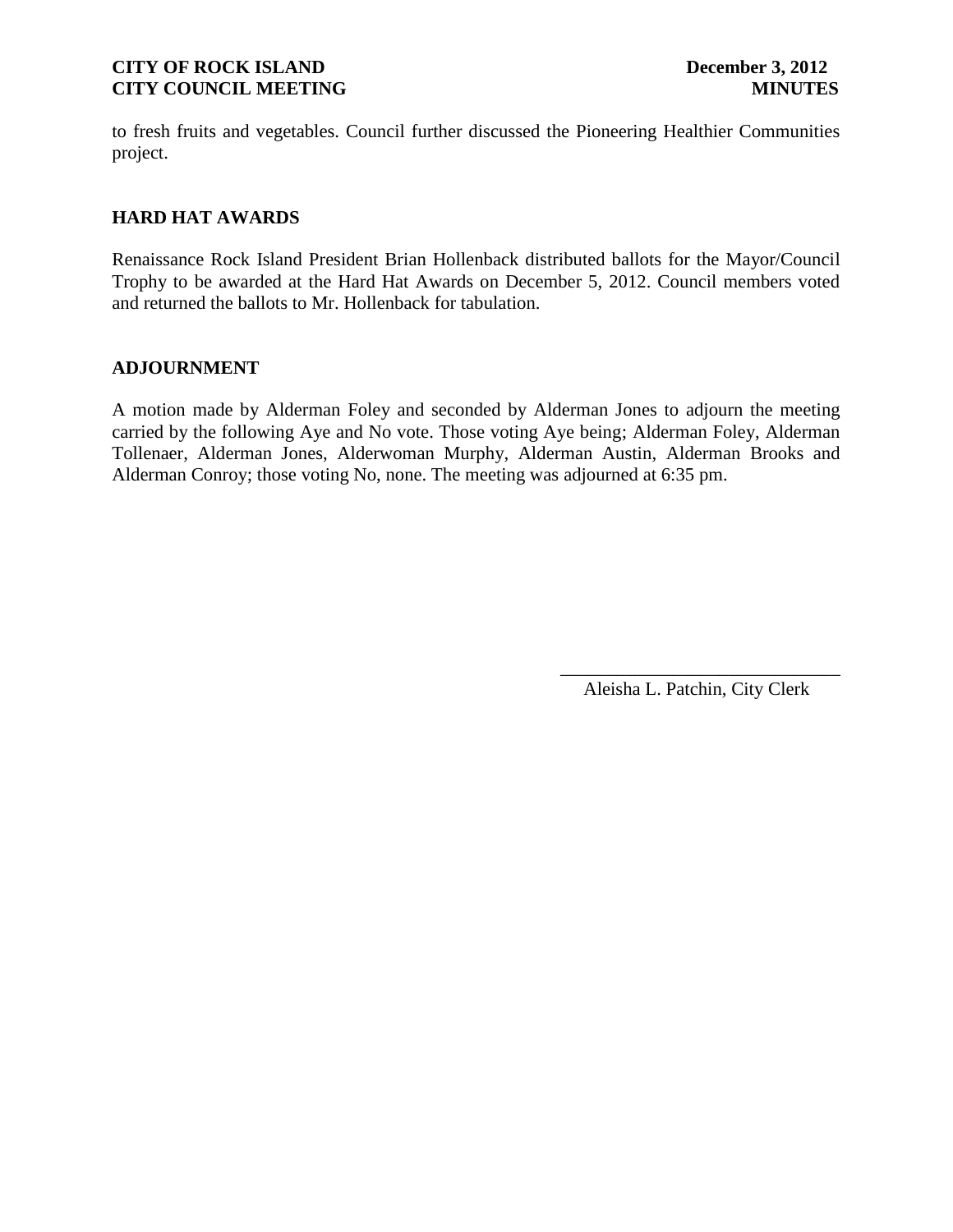Rock Island City Council met in regular session at 6:45 pm in Council Chambers of Rock Island City Hall. Present were Mayor Dennis E. Pauley presiding, and Aldermen P.J. Foley, Stephen L. Tollenaer, Jason W. Jones, Joy Murphy, Charles O. Austin III, Terry M.A. Brooks and David Conroy. Also present were City Manager Thomas Thomas and City Attorney Ted Kutsunis.

### Introductory Proceedings

Mayor Pauley called the meeting to order and led in the Pledge of Allegiance. Alderman Conroy gave the Invocation.

### Agenda Item #5 **Minutes of the meeting of November 19, 2012.**

A motion was made by Alderman Austin and seconded by Alderman Foley to approve the minutes of the meeting of November 19, 2012 as printed. The motion carried by the following Aye and No vote; those voting Aye being; Alderman Foley, Alderman Tollenaer, Alderman Jones, Alderwoman Murphy, Alderman Austin, Alderman Brooks and Alderman Conroy; those voting No, none.

## Agenda Item #6 **Update Rock Island by Mayor Pauley.**

Mayor Pauley stated that on Friday, December 7, 2012, QC Collective will have a ribbon cutting to celebrate their new location and being the first tenant in The Shoppes on  $2<sup>nd</sup>$ , a retail incubator. Immediately following the ribbon cutting will be the Grand Opening. Mayor Pauley advised that QC Collective is an innovative business that showcases retail items from over 55 local and regional artists. QC Collective features handmade products, artwork and gifts that are practical, functional and affordable. Mayor Pauley stated that they are located at 1700 2<sup>nd</sup> Avenue, Suite 3. It was noted that their store hours are 11:00 am to 7:00 pm Tuesday through Friday, and 10:00 am to 4:00 pm on Saturday. They are closed Sunday and Monday.

Mayor Pauley advised that Gallery Hop is the foremost winter-time event of the Rock Island Arts & Entertainment District. See local and regional artists throughout galleries and hot spots in downtown Rock Island on Friday, December 7, 2012 from 5:00 pm to 9:00 pm. Mayor Pauley commented that oils, watercolors, sculptures, photography, jewelry and more will be on display and for sale. For more information please visit [www.ridistrict.com.](http://www.ridistrict.com/)

Mayor Pauley offered that the Martin Luther King Center and Kiwanis Club of Rock Island are sponsoring the 36<sup>th</sup> Annual Children's Christmas Party on Wednesday, December 19, 2012. The Mayor added that the program provides wrapped gifts, books and treats for Rock Island/Milan children, ages 3 to12 years, whose families are in need of assistance during the holiday season. Mayor Pauley stated that interested parents need to register at the King Center by Friday, December 14<sup>th</sup>. Registration is required. Volunteers interested in helping with gift wrapping for the King Center Children's Christmas Party can help on Saturday, December 15<sup>th</sup> from 9:00 am until the task is completed. For more information please call (309) 732-2999.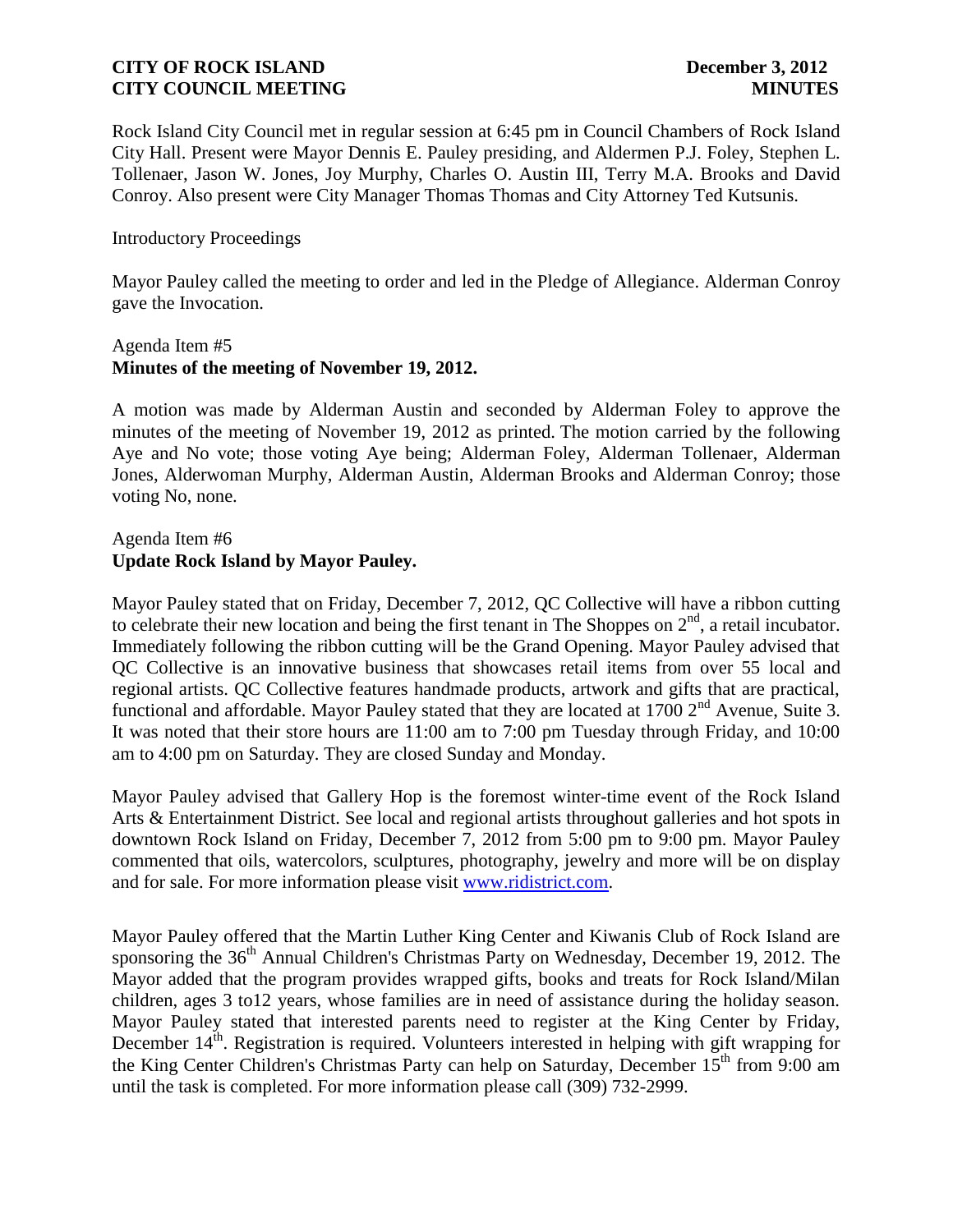Mayor Pauley advised that the Rock Island Beautification Commission is sponsoring the  $27<sup>th</sup>$ Annual Holiday Lighting Contest. The Mayor added that to nominate a residential or commercial light display, send the name and address of the display via [email](mailto:planning@rigov.org?) to [haag.dena@rigov.org](mailto:haag.dena@rigov.org) or call (309) 732-2904 by 5:00 pm on Tuesday, December 11, 2012. It was noted that judging will take place on the evening of December  $17<sup>th</sup>$ , when all displays should be illuminated by 5:30 pm. Please visit [www.rigov.org](http://www.rigov.org/) for [more](http://r20.rs6.net/tn.jsp?llr=kjh86ncab&et=1108886067530&s=151&e=001BZjWCdSvWZnNNMKB85Yq4GbAQOt6v9ij-ufLWiP0Q5uk_nz5yf82_vxPnL9EcGCeTfaWaQZSKjg1pME8S5nCqfe00IKKZa3EvaNwssvYbN-816SMgkrxeVXg94jl5CKfNcGDkTJv2N3lRhyiP40SzA==) information.

Mayor Pauley indicated that Augustana College's John Deere Planetarium at 820 38<sup>th</sup> Street will present its annual holiday program from Saturday, December 8, 2012 to Friday, December 14, 2012. Mayor Pauley stated that the planetarium show "Season of Light" will be offered weekdays at 7:00 pm and Saturday and Sunday at 2:00 pm. It was noted that the show uses the planetarium sky projector, astronomical images, music and narration. Mayor Pauley stated that admission is free and reservations are requested. For reservations, call (309) 794-7327 during weekday business hours.

#### Agenda Item #7

**Proclamation declaring the month of December as Drunk and Drugged Driving (3D) Prevention Month**.

Mayor Pauley read the Proclamation.

#### Agenda Item #8

**An Ordinance authorizing the issuance of General Obligation Bonds, Series 2012A to finance street improvement projects, public infrastructure improvements for the Ridgewood Road Sustainable Business Park and refunding of prior bonds**.

It was moved by Alderman Conroy and seconded by Alderwoman Murphy to consider the ordinance.

Alderman Conroy inquired as to why the rules could not be suspended.

City Attorney Ted Kutsunis stated that State law for this item requires two readings.

After discussion, the motion carried by the following Aye and No vote; those voting Aye being; Alderman Foley, Alderman Tollenaer, Alderman Jones, Alderwoman Murphy, Alderman Austin, Alderman Brooks and Alderman Conroy; those voting No, none.

**Note:** A second reading will be held on Monday, December 10, 2012 for final consideration.

## Agenda Item #9 **CLAIMS**

It was moved by Alderman Austin and seconded by Alderman Tollenaer to accept the following reports and authorize payments as recommended. The motion carried by the following Aye and No vote; those voting Aye being; Alderman Foley, Alderman Tollenaer, Alderman Jones,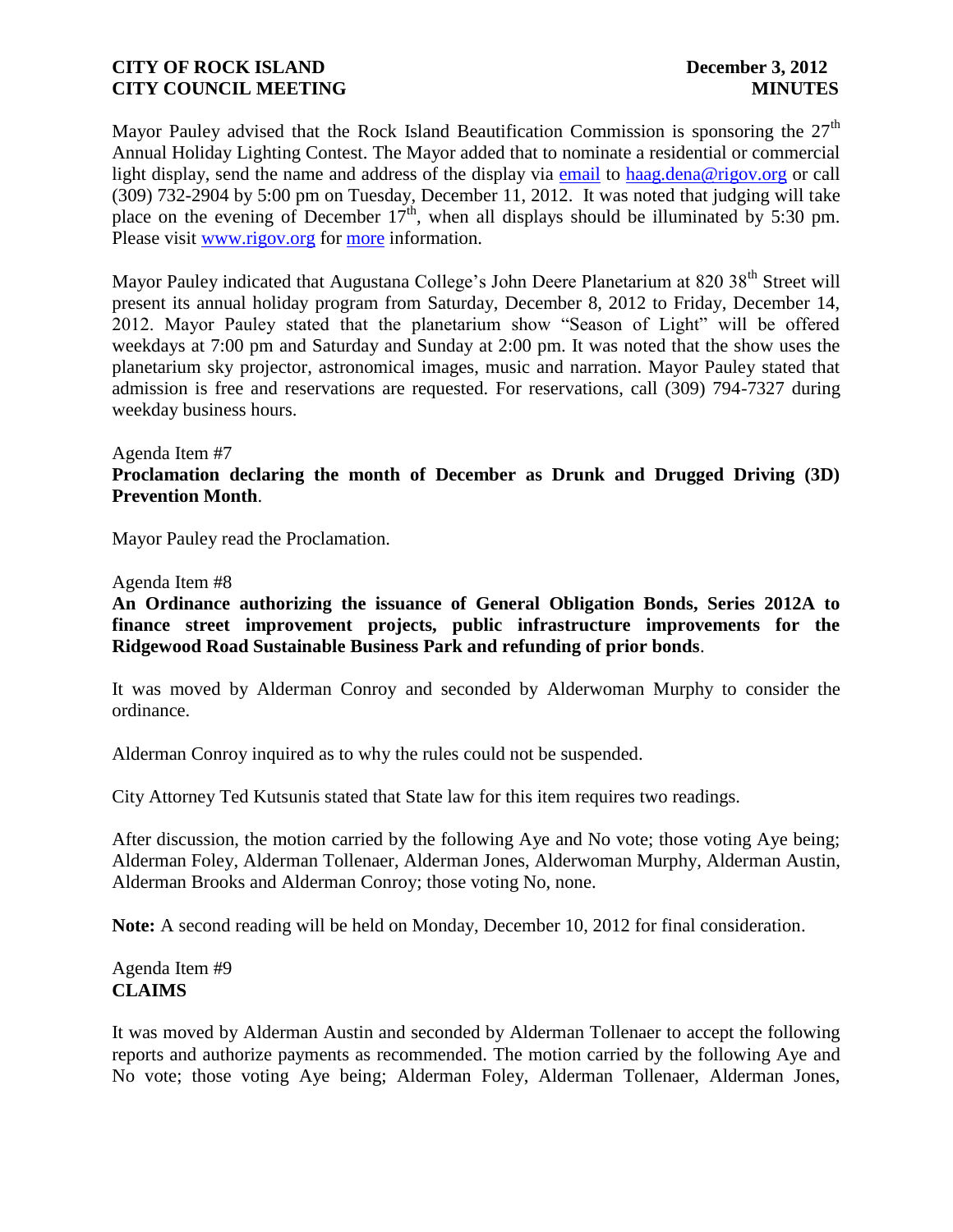Alderwoman Murphy, Alderman Austin, Alderman Brooks and Alderman Conroy; those voting No, none.

- a. Report from the Administrative Services Department regarding payment in the amount of \$5,690.50 to Kutsunis and Weng P.C. for legal services rendered for the month of November.
- b. Report from the Information Technology Department regarding payment in the amount of \$8,470.00 to System Innovators for the iNovah System annual update and support maintenance for the centralized cash receipting system.
- c. Report from the Public Works Department regarding payment #9 and final in the amount of \$45,401.25 to Maguire Iron for services provided for the  $14<sup>th</sup>$  Street and  $42<sup>nd</sup>$  Avenue Water Tower Replacement project. (268)
- d. Report from the Public Works Department regarding payment #1 in the amount of \$113,960.10 to Langman Construction, Inc. for services provided for the 2012 Catch Basin and Manhole Program projects. (269)
- e. Report from the Public Works Department regarding payment #1 in the amount of \$137,910.02 to Hoerr Construction for services provided for the 2012 Joint Sewer Lining Program project. (270)
- f. Report from the Public Works Department regarding payment #1 and final in the amount of \$14,652.70 to Encap, Inc. for services provided for the 817  $32<sup>nd</sup>$  Street Slope Stabilization project. (271)

### Agenda Item #10

# **Claims for the weeks of November 16 through November 29 in the amount of \$3,940,250.17.**

Alderman Foley moved and Alderman Jones seconded to allow the claims. The motion carried by the following Aye and No vote; those voting Aye being; Alderman Foley, Alderman Tollenaer, Alderman Jones, Alderwoman Murphy, Alderman Austin, Alderman Brooks and Alderman Conroy; those voting No, none.

### Agenda Item #11 **Payroll for the weeks of November 12 through November 25 in the amount of \$1,260,713.72.**

It was moved by Alderman Foley and seconded by Alderwoman Murphy to allow the payroll. The motion carried by the following Aye and No vote; those voting Aye being; Alderman Foley, Alderman Tollenaer, Alderman Jones, Alderwoman Murphy, Alderman Austin, Alderman Brooks and Alderman Conroy; those voting No, none.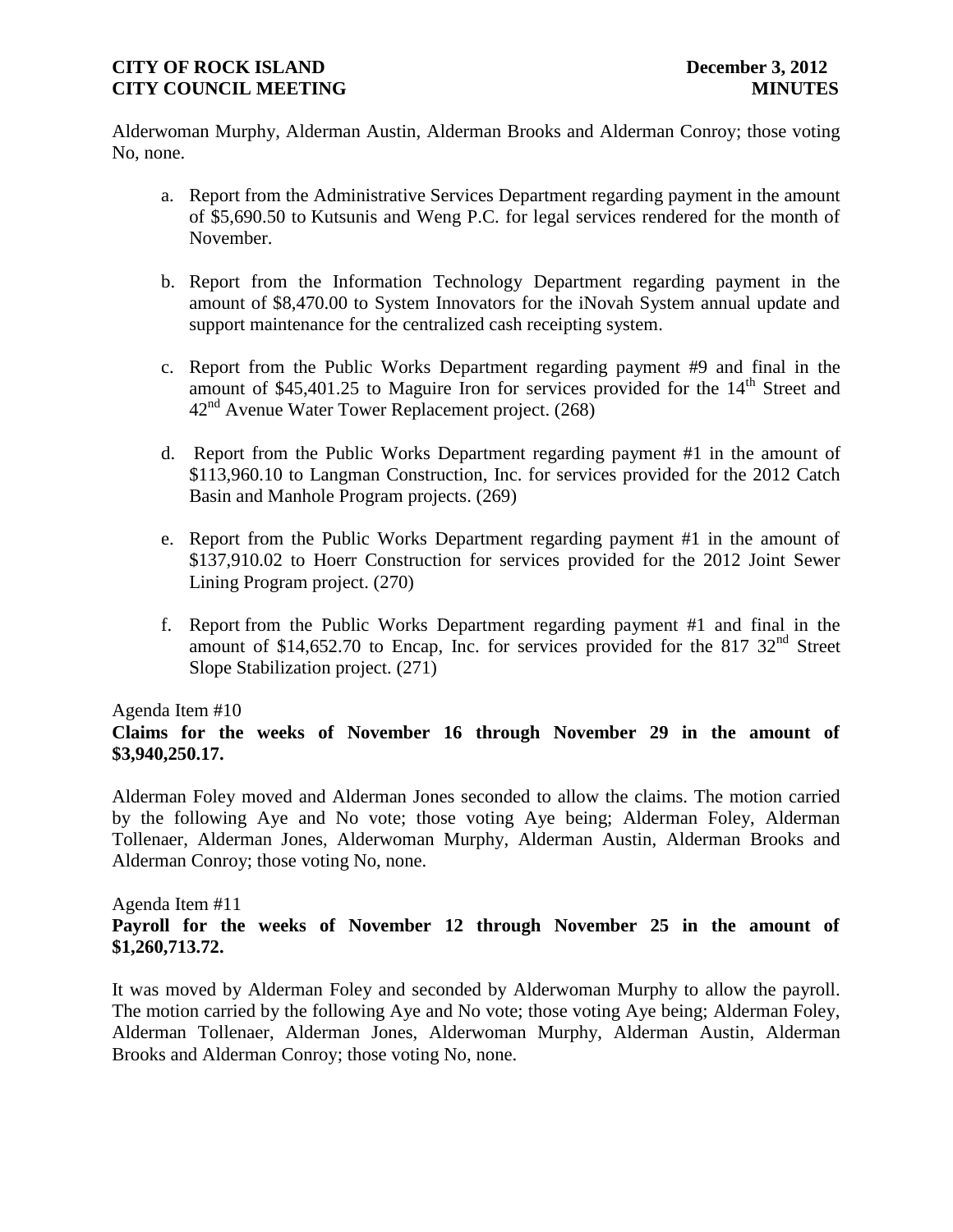#### Agenda Item #12

### **Report from the Public Works Department regarding the purchase of 300 refuse carts from Toter, Inc. in the amount of \$15,981.00**.

Alderman Jones moved and Alderwoman Murphy seconded to approve the purchase as recommended. The motion carried by the following Aye and No vote; those voting Aye being; Alderman Foley, Alderman Tollenaer, Alderman Jones, Alderwoman Murphy, Alderman Austin, Alderman Brooks and Alderman Conroy; those voting No, none.

#### Agenda Item #13

## **Report from the Administrative Services Department regarding a strikeout labor agreement between the City and the Fraternal Order of Police, Lodge #57 for the period of March 21, 2011 through March 27, 2016**.

It was moved by Alderwoman Murphy and seconded by Alderman Foley to approve the agreement as recommended and authorize the City Manager to execute the contract documents. The motion carried by the following Aye and No vote; those voting Aye being; Alderman Foley, Alderman Tollenaer, Alderman Jones, Alderwoman Murphy, Alderman Austin, Alderman Brooks and Alderman Conroy; those voting No, none.

#### Agenda Item #14

## **Report from the Community and Economic Development Department regarding a purchase agreement with Price Properties, LLC for the sale of approximately 20 acre tract in the amount of \$4,500,000.00.**

Alderman Conroy moved and Alderman Foley seconded to approve the agreement as recommended, authorize the City Manager to execute the contract documents at his discretion and refer to the City Attorney for an ordinance upon execution of the contract. The motion carried by the following Aye and No vote; those voting Aye being; Alderman Foley, Alderman Tollenaer, Alderman Jones, Alderwoman Murphy, Alderman Austin, Alderman Brooks and Alderman Conroy; those voting No, none.

#### Agenda Item #15

## **Report from the Community and Economic Development Department regarding an agreement with Storino, Ramello and Durkin to perform legal work related to TIF supported development projects.**

It was moved by Alderman Foley and seconded by Alderwoman Murphy to approve the agreement as recommended and authorize the City Manager to execute the contract documents. The motion carried by the following Aye and No vote; those voting Aye being; Alderman Foley, Alderman Tollenaer, Alderman Jones, Alderwoman Murphy, Alderman Austin, Alderman Brooks and Alderman Conroy; those voting No, none.

#### Agenda Item #16

**Report from the Finance Department regarding an adjustment to the Fiscal Year 2013 Budget, recommending a budget transfer decreasing the budget for demolition of**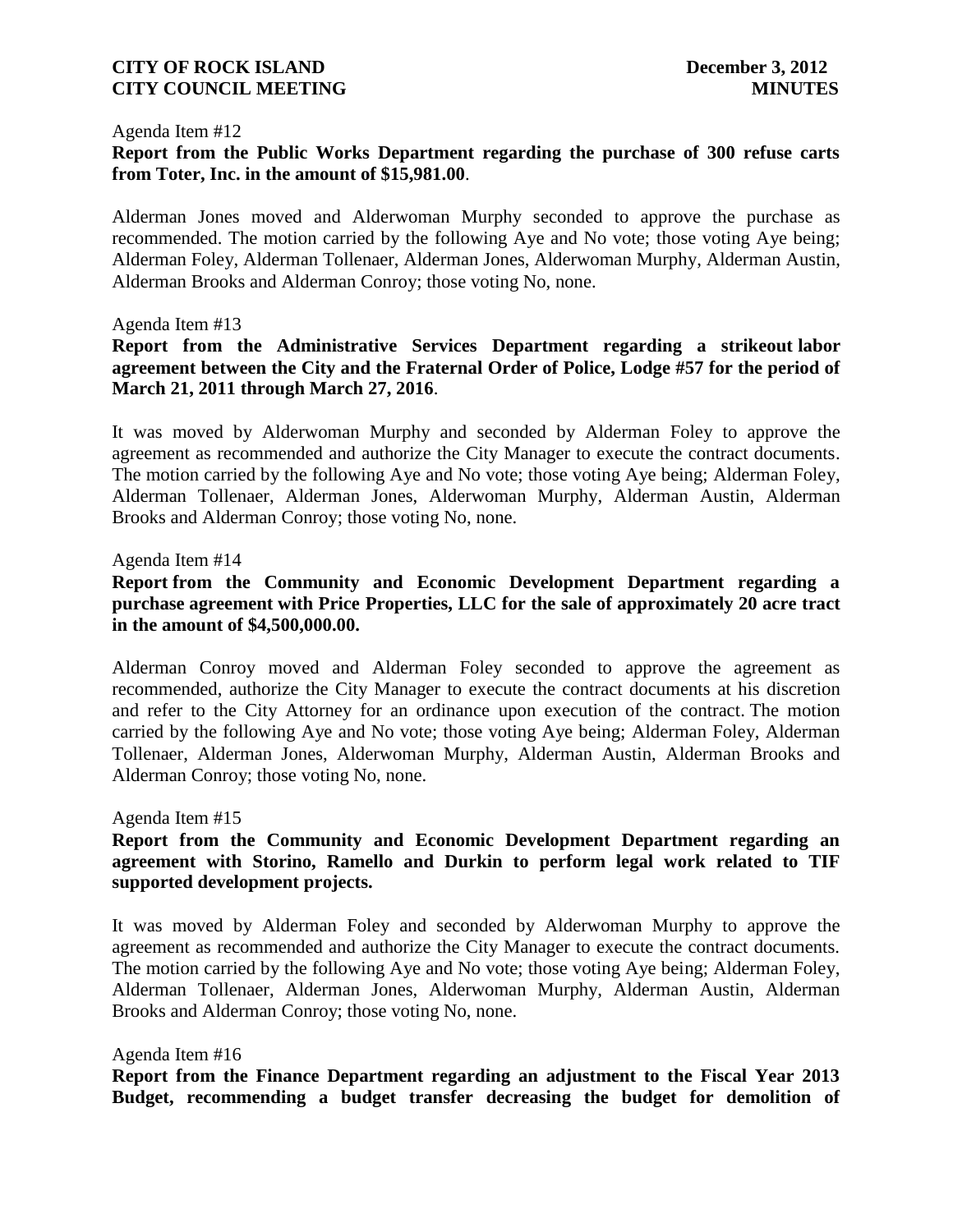### **substandard structures in the amount of \$12,000.00 and increasing the budget for the Steel Warehouse Expansion project in the amount of \$12,000.00.**

Alderman Tollenaer moved and Alderwoman Murphy seconded to approve the budget adjustment as recommended.

Alderman Foley inquired upon Community and Economic Development Director Jeff Eder to explain this adjustment.

Mr. Eder advised that the City is working with Steel Warehouse on this project; they are putting a significant investment in the community. Mr. Eder advised that they recently purchased a second (120,000 square foot) building. Mr. Eder indicated that the agreement is allowing engineering work to be done to bring a second access into their main facility. Mr. Eder added that the engineering work needs to be done in order to apply for the State and Federal grants to get this built. Mr. Eder further discussed this item.

After discussion, the motion carried by the following Aye and No vote; those voting Aye being; Alderman Foley, Alderman Tollenaer, Alderman Jones, Alderwoman Murphy, Alderman Austin, Alderman Brooks and Alderman Conroy; those voting No, none.

#### Agenda Item #17

**Report from the Community and Economic Development Department regarding a request from Wendy Frieden to apply for a Special Use Permit to continue to operate a property management office out of her residence at 3320 14th Street Court**.

It was moved by Alderman Foley and seconded by Alderman Tollenaer to allow for the application of the special use permit as recommended. The motion carried by the following Aye and No vote; those voting Aye being; Alderman Foley, Alderman Tollenaer, Alderman Jones, Alderwoman Murphy, Alderman Austin, Alderman Brooks and Alderman Conroy; those voting No, none.

Agenda Item #18

## **Report from the Mayor regarding appointments to the Human Rights Commission and the Rock Island Housing Authority**.

Alderwoman Murphy moved and Alderman Austin seconded to approve the appointments as recommended. The motion carried by the following Aye and No vote; those voting Aye being; Alderman Foley, Alderman Tollenaer, Alderman Jones, Alderwoman Murphy, Alderman Austin, Alderman Brooks and Alderman Conroy; those voting No, none.

Morton WaByaombe, Anne Dickey, Arthur Winstein and Mike Bell were appointed to the Human Rights Commission for three year terms expiring on June 30, 2015.

Lauren Loftin was appointed to the Rock Island Housing Authority to fill a vacant position on this board and will complete that five year term expiring on October 10, 2016.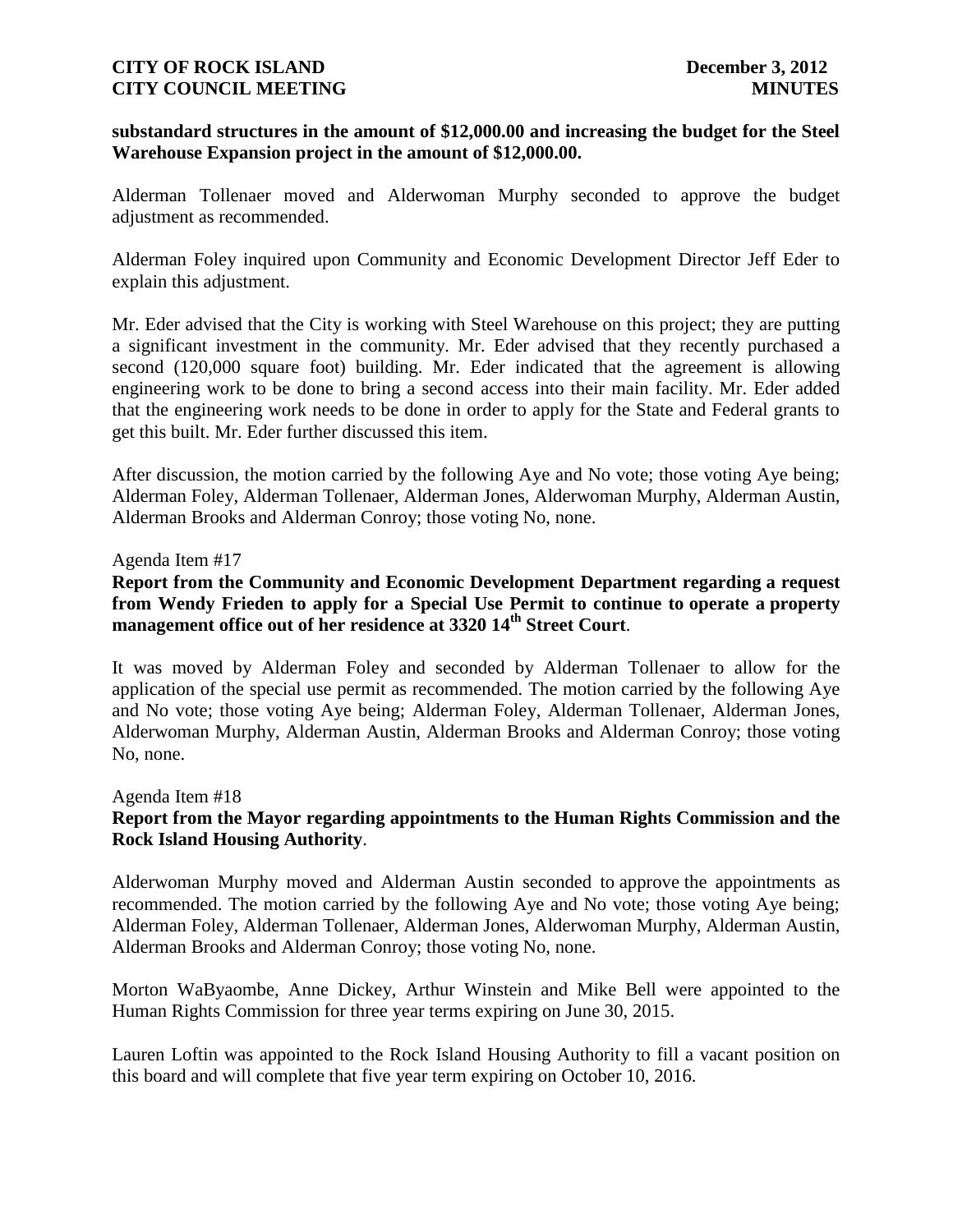Agenda Item #19 **Other Business**

Alderman Austin stated that the Rock Island ambulances have a new and improved look. Alderman Austin stated that he is pleased to know that the community has the finest ambulances for the EMT's to do their work.

Alderman Foley advised that during the week of Thanksgiving, there was an hour long documentary on Frontline called Poor Kids; it focused on three different families in the Quad Cities. Alderman Foley added that it will be on again this week on WQPT. Alderman Foley encouraged everyone to watch this documentary. Alderman Foley stated that it brings to light issues dealing with parents, children and families.

City Manager Thomas stated that it is also on the website.

Mayor Pauley congratulated the Alleman Pioneers on their victory. Mayor Pauley stated that second place in the State is fantastic. It was noted that the sign has been ordered and it will recognize the team for that great effort.

Alderwoman Murphy encouraged everyone to Shop Rock Island. Alderwoman Murphy stated that The Shoppes on 2nd have their first tenant, QC Collective, and there will be a ribbon cutting on Friday. Alderwoman Murphy offered that this is a locally owned business, and they are going to sell artwork and products made by about 50 artists in the local area. Alderwoman Murphy encouraged everyone to shop local this holiday season.

Mayor Pauley commented that the documentary that was discussed earlier will be shown on WQPT at 10:00 pm Wednesday.

Caryl Altemus of 1821 9<sup>th</sup> Street stepped forward. Ms. Altemus stated that she wanted the City to be aware of the trash problem on an unoccupied property on the west side of the City at 1029 15<sup>th</sup> Avenue. Ms. Altemus advised that she walks the neighborhood and picks up trash and she is troubled by this particular property. Ms. Altemus wanted to know what the City policies were for a private citizen to pick up trash on private property.

Public Works Director Bob Hawes advised that the best way to do a lot cleanup is to organize it with Keep Rock Island Beautiful. Mr. Hawes added that Keep Rock Island Beautiful does this year round and they will organize the cleanup and volunteers.

Community and Economic Development Director Jeff Eder stated that the City does have codes against trash. Mr. Eder advised Ms. Altemus to call the building department in the City; they will take the information and action will be taken.

Alderman Foley advised that the e-mail Ms. Altemus sent to him has already been sent to City Manager Thomas, Chief Building Official Tom Ayers and Alderman Brooks.